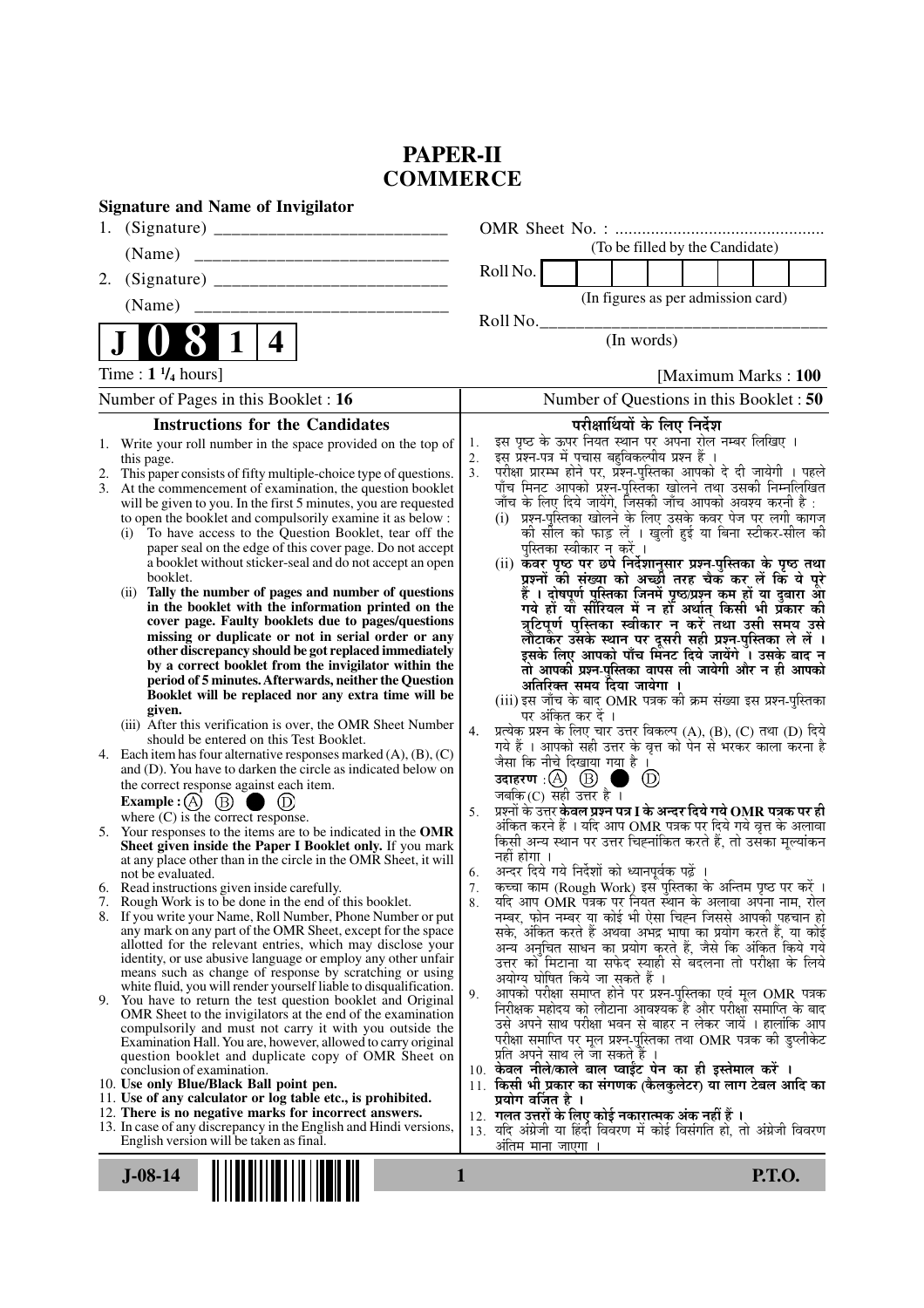# **COMMERCE**

## **Paper – II**

|                                                                                                                                                                                                                                                | Note: This paper contains fifty (50) objective type questions of two (2) marks each. All                                                                                                                               |
|------------------------------------------------------------------------------------------------------------------------------------------------------------------------------------------------------------------------------------------------|------------------------------------------------------------------------------------------------------------------------------------------------------------------------------------------------------------------------|
| questions are compulsory.<br>There is acute shortage of electricity<br>1.<br>in some of the states in India. This<br>reflects a problem in which type of<br>business environment?<br>(A) Economic<br>Demographic<br>(B)                        | 4.<br>Match the items/terms given in List-I<br>with those given in and List-II.<br>$List-I$<br>$List - II$<br>$(a)$ BIS<br>(i) Print Media<br>$(b)$ CERC<br>(ii) Minimum                                               |
| Politico-legal<br>(C)<br>Socio-cultural<br>(D)<br>2.                                                                                                                                                                                           | support price for<br>agricultural<br>products.<br>$(c)$ CACP<br>(iii) Quality of                                                                                                                                       |
| Match the items given in List-I and<br>List-II.<br>$List-I$<br>$List - II$<br>(a) Economic<br>(i) IT-enabled<br>liberalisation<br>services<br>(ii) SFIO<br>(b) Out sourcing<br>(c) Corporate<br>(iii) Macro<br>frauds<br>economic<br>stability | manufactured<br>products.<br>(iv) Comparative<br>$(d)$ PCI<br>product testing.<br>Indicate the correct answer:<br><b>Codes:</b><br>(a)<br>(b)<br>(d)<br>(c)                                                            |
| (iv) Increased<br>(d) Second<br>competition<br>generation<br>reforms<br>Indicate the correct combination :<br><b>Codes:</b>                                                                                                                    | $(A)$ (iv)<br>(iii)<br>(ii)<br>(i)<br>$(B)$ (i)<br>(ii)<br>(iii)<br>(iv)<br>$(C)$ (iii)<br>(ii)<br>(i)<br>(iv)<br>$(D)$ (ii)<br>(i)<br>(iii)<br>(iv)                                                                   |
| (d)<br>(a)<br>(b)<br>(c)<br>(iv)<br>$(A)$ (i)<br>(ii)<br>(iii)<br>$(B)$ (i)<br>(iii)<br>(ii)<br>(iv)<br>$(C)$ (ii)<br>(iii)<br>(iv)<br>(i)<br>$(D)$ (iv)<br>(i)<br>(ii)<br>(iii)                                                               | 5.<br>Which one among the following is<br>not the salient feature of industrial<br>policy since 1991?<br>Enormous expansion of the<br>(A)<br>private sector.<br>Redefining the role of public<br>(B)                   |
| Which of the following is true?<br>3.<br>(A) A consumer court setup under<br>the Consumer Protection Act,<br>does not have the power to<br>punish for its contempt.                                                                            | sector.<br>Limited exposure of Indian<br>(C)<br>industry to foreign competition.<br>Pruning of the list of items<br>(D)<br>reserved for SSI units.                                                                     |
| Professional<br>services<br>(B)<br>are<br>outside the purview of the<br>CPA.<br>(C)<br>A consumer court cannot force<br>indulging<br>person<br>in<br>a                                                                                         | 6.<br>A, a partner in a firm, is drawing<br>₹ 500 regularly on the 16 <sup>th</sup> of every<br>month. He will have to pay interest at<br>the given rate in a year on $\bar{\epsilon}$ 6000 for<br>the total period of |
| misleading<br>advertising<br>to<br>confess his quit.<br>None of the above.<br>(D)<br><b>Paper-II</b>                                                                                                                                           | 5 months<br>(A)<br>(B)<br>6 months<br>7 months<br>12 months<br>(D)<br>(C)<br>$J-08-14$<br>$\overline{2}$                                                                                                               |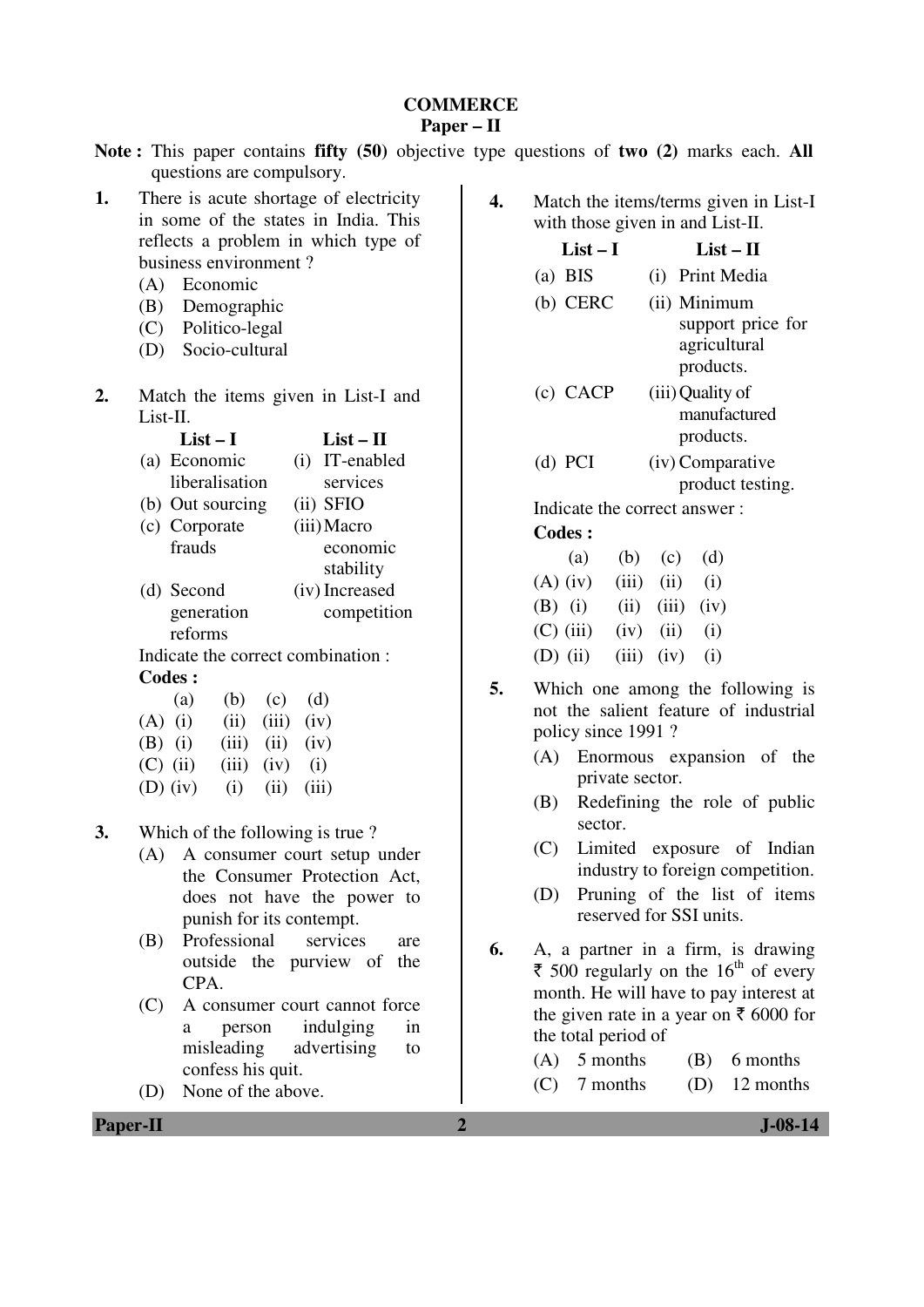## aाणिज्य

### ¯ÖÏ¿®Ö¯Ö¡Ö **– II**

**निर्देश :** इस प्रश्नपत्र में **पचास (50)** बह-विकल्पीय प्रश्न हैं । प्रत्येक प्रश्न के **दो (2)** अंक हैं । सभी प्रश्न अनिवार्य हैं ।

| 1. | भारत के कई राज्यों में बिजली/विद्युत की तीव्र |
|----|-----------------------------------------------|
|    | कमी है । यह किस प्रकार के व्यावसायिक          |
|    | वातावरण की समस्या प्रकट करता है ?             |

- $(A)$  आर्थिक
- $(B)$  जनांकिकीय
- (C) राजनीतिक-विधिक
- (D) सामाजिक-सांस्कृतिक
- **2.** सूची I को सूची II के साथ सुमेलित करें:

सूची – I सूची – II  $(a)$  आर्थिक  $(i)$  आई.टी. सक्षम

- उदारीकरण सेवाएँ
- (b) आऊट-सोर्सिंग (ii) SFIO
- (c) कोरपोरेट धोखाधडी  $(iii)$ समष्टि आर्थिक स्थिरता

 $(d)$  द्वितीय पीढ़ी सुधार  $(iv)$  वर्द्धित प्रतिस्पर्धा सही उत्तर बताइए :

## कुट :

|  | (a) (b) (c) (d)           |  |
|--|---------------------------|--|
|  | $(A)$ (i) (ii) (iii) (iv) |  |
|  | (B) (i) (iii) (ii) (iv)   |  |
|  | (C) (ii) (iii) (iv) (i)   |  |
|  | (D) $(iv)$ (i) (ii) (iii) |  |

- 3. निम्नलिखित में से कौन सा सत्य है ?
	- $(A)$  उपभोक्ता संरक्षण अधिनियम के अन्तर्गत स्थापित उपभोक्ता कोर्ट अपनी अवमानना के लिये दंड नहीं दे सकता है ।
	- $(B)$  पेशेवर या व्यावसायिक सेवाएँ CPA के क्षेत्र से बाहर हैं ।
	- (C) उपभोक्ता कोर्ट भ्रमजनक विज्ञापन देने वाले व्यक्ति को अपना दोष मानने के लिये बाध्य नहीं कर सकता है ।
	- (D) उपर्युक्त में से कोई नहीं ।

**4.** सूची – I को सूची – II के साथ सुमेलित करें :

सूची – I सूची – II (a) BIS (i) प्रिंट मीडिया (b) CERC (ii) कृषि सम्बन्धी उत्पादों के लिये न्यूनतम सपोर्ट कीमत (c) CACP (iii) विनिर्मित उत्पादों की गुणवत्ता

(d) PCI (iv) तुलनात्मक उत्पाद परीक्षण सही उत्तर बताइये :

कूट :

|                           | (a) (b) (c) (d) |  |
|---------------------------|-----------------|--|
| $(A)$ (iv) (iii) (ii) (i) |                 |  |
| (B) (i) (ii) (iii) (iv)   |                 |  |
| $(C)$ (iii) (iv) (ii) (i) |                 |  |
| (D) (ii) (iii) (iv) (i)   |                 |  |

- 5. वर्ष 1991 की औद्योगिक नीति की प्रमुख विशेषता कौन सी नहीं है ?
	- (A) निजी क्षेत्र का भारी विस्तार
	- $(B)$  सार्वजनिक क्षेत्र की भुमिका की पुन:व्याख्या
	- $(C)$  भारतीय उद्योग का विदेशी प्रतियोगिता से सीमित रूबरु होना $\,$ ।
	- (D) SSI इकाइयों के लिये आरक्षित मदों की सूची की छँटाई
- **6.** फर्म का एक साझेदार, A नियमित रूप से प्रत्येक माह की 16 तिथि को ₹ 500/-निकालता है । उसे कल कितनी अवधि के लिये वर्ष में ₹ 6000/- पर एक दी गई दर पर ब्याज  $\overline{6}$ ना होगा ?

| $(A)$ 5 महीना | $(B)$ 6 महीना  |
|---------------|----------------|
| $(C)$ 7 महीना | $(D)$ 12 महीना |

 **J-08-14 3 Paper-II**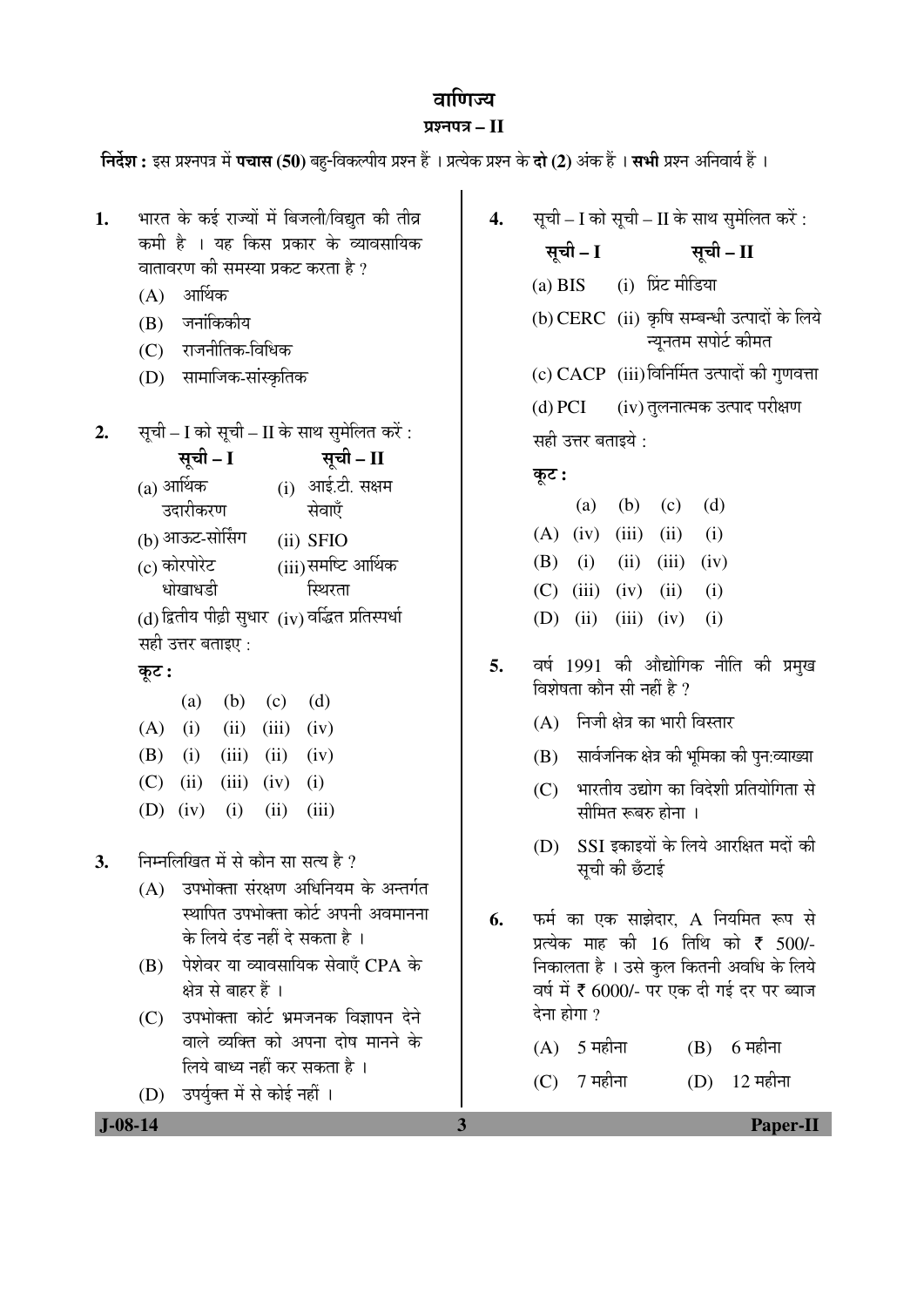- **7.** Subsequent expenditures that extend the useful life, improve the quality of output, or reduce operating costs of an existing asset beyond their originally estimated levels are
	- (A) Capital expenditures
	- (B) Revenue expenditures
	- (C) Deferred Revenue expenditures
	- (D) None of the above
- **8.** Marginal-costing technique is useful for
	- (A) Make or Buy decisions
	- (B) Profit planning
	- (C) Shut-down decisions
	- (D) All of the above
- **9.** Which one is not a feature of budgetary control ?
	- (A) A tool for management control.
	- (B) An instrument of delegation and authority.
	- (C) An instrument for evaluating the overall performance.
	- (D) A statement of budget and forecasts.
- **10.** The Debt-Equity Ratio of a company is 2 : 1. In this relation, match the following :

|     | $List-I$            |     | $List - II$ |                |                  |
|-----|---------------------|-----|-------------|----------------|------------------|
|     | (a) Issue of equity |     |             | 1.             | No change        |
|     | shares              |     |             |                | on the ratio     |
|     | (b) Cash received   |     |             | 2.             | Reduce the       |
|     | from debtors        |     |             |                | ratio            |
|     | (c) Redemption of   |     |             | 3.             | No change        |
|     | debentures          |     |             |                | on the ratio     |
|     | (d) Purchased       |     |             |                | Reduce the<br>4. |
|     | goods on credit     |     |             | ratio          |                  |
|     | <b>Codes:</b>       |     |             |                |                  |
|     | (a)                 | (b) | (c)         | (d)            |                  |
| (A) | 1                   | 2   | 3           | 4              |                  |
| (B) | 2                   | 3   | 4           | 1              |                  |
| (C) |                     | 3   | 4           | $\overline{2}$ |                  |
|     |                     |     |             | 3              |                  |
|     |                     |     |             |                |                  |

- **11.** Which one of the following does not explain the basic nature of Business economics ?
	- (A) Behaviour of firms in theory and practice.
	- (B) Distribution theories like rent, wages and interest along with the theory of profit.
	- (C) Use of the tools of economic analysis in clarifying problems in organising and evaluating information and in comparing alternative courses of action.
	- (D) Integration of economic theory with business practices for the purpose of facilitating decisionmaking.
- **12.** At a point of satiety for a commodity the marginal utility is
	- (A) Negative
	- (B) Positive
	- (C) Zero
	- (D) Highly positive
- **13.** A rectangular hyperbola shaped demand curve on all its points has
	- (A) Equal slopes and equal point elasticities.
	- (B) Unequal slopes and unequal point elasticities.
	- (C) Unequal slopes and equal point elasticities.
	- (D) Equal slopes and unequal point elasticities.
- **14. Assertion (A) :** A perfectly competitive firm is not a pricemaker but is a price-taker.
	- **Reason (R) :** The firm is interested in deciding the level of output only.

## **Codes :**

- (A) Both (A) and (R) are true.
- (B) Both (A) and (R) are false.
- $(C)$  (A) is false, while  $(R)$  is true.
- (D) (A) is true, but (R) is not a correct explanation of (A).

**Paper-II 4 J-08-14**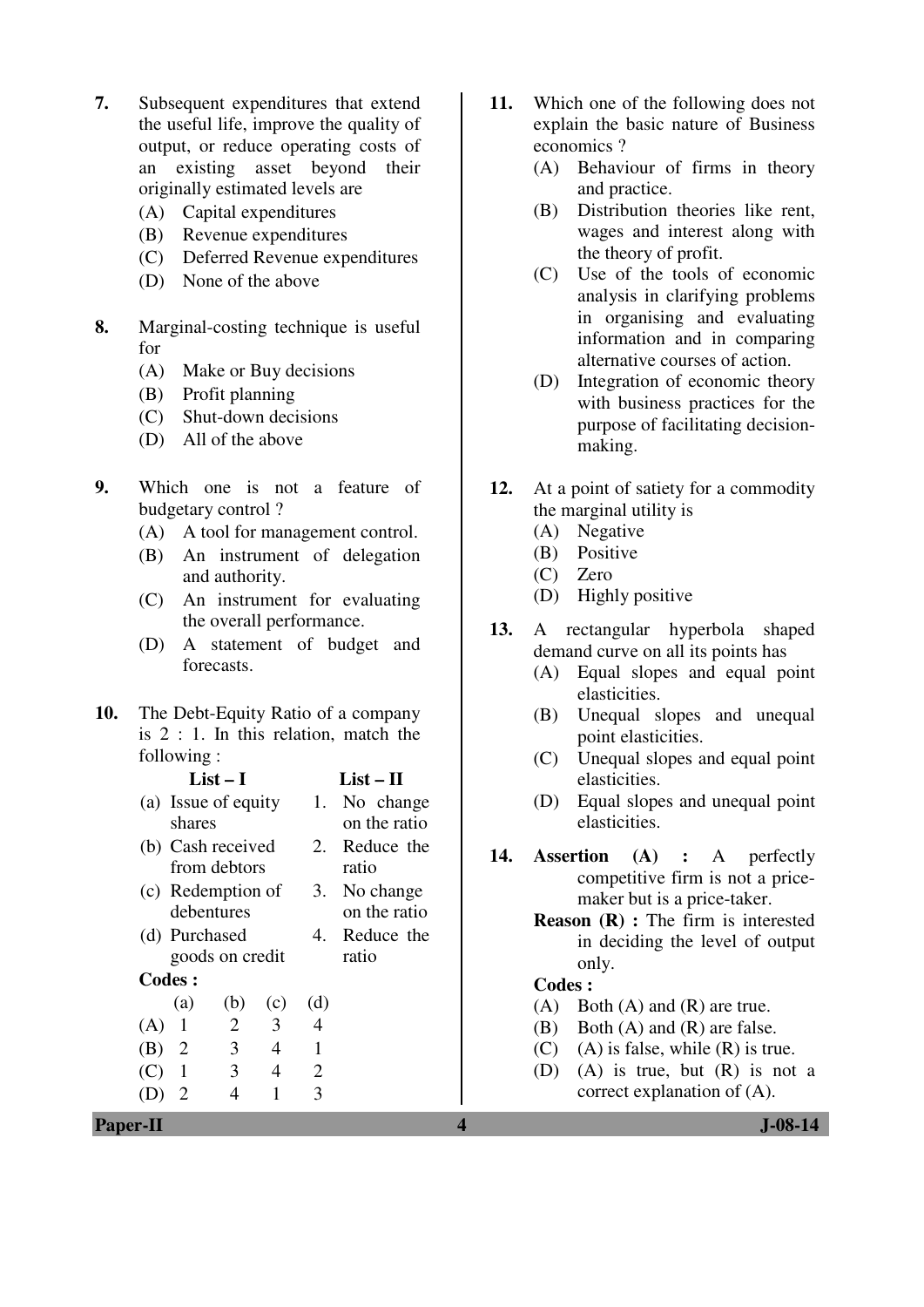- 7. उत्तरवर्त्ती व्यय. जो वर्तमान परिसम्पत्ति के मल रूप से अनुमानित स्तरों से परे प्रचालन लागतों को कम करते हैं, या उत्पादन की गणवत्ता को सुधारतें है. उपयोगी जीवनावधि को विस्तरित करते हैं. क्या हैं ?
	- (A) पूँजीगत व्यय
	- (B) आगम व्यय
	- $(C)$  आस्थगित आगम व्यय
	- (D) उपर्युक्त में से कोई नहीं
- 8. सीमान्त-लागत निर्धारण तकनीक किसके लिये उपयोगी होती है ?
	- (A) निर्णय लेना या क्रय करना
	- $(B)$  लाभ-नियोजन
	- (C) काम-बंदी निर्णय
	- (D) उपर्युक्त सभी
- 9. बजटन नियन्त्रण की विशेषता निम्नलिखित में से क्या नहीं है ?
	- $(A)$  प्रबन्ध नियन्त्रण के लिये उपकरण
	- (B) प्रत्यायोजन एवं सत्ता का उपकरण
	- (C) समग्र निष्पादन के मूल्यांकन का उपकरण
	- (D) बजट एवं पूर्वानुमानों का ब्यौरा
- 10. कम्पनी का ऋण-इक्विटी अनुपात 2 : 1 है । इस सम्बन्ध में निम्नलिखित का मिलान करें :
	- ÃÖæ"Öß **I** ÃÖæ"Öß **II**
	- $(a)$  इक्विटी अंशों का निर्गमन 1. अनुपात में कोई परिवर्तन नहीं
	- (b) ऋणदाताओं से प्राप्त 2. अनुपात कम करना नकद
	- (c) ऋणदाताओं की पुन:प्राप्ति 3. अनुपात में कोई परिवर्तन नहीं
	- (d) क्रेडिट पर वस्तुएँ खरीदना 4. अनुपात कम करना
		- Ûæú™ü **:**
- (a) (b) (c) (d) (A) 1 2 3 4 (B) 2 3 4 1 (C) 1 3 4 2 (D) 2 4 1 3
- 11. निम्नलिखित में से कौन सा व्यावसायिक अर्थशास्त्र को मूलभूत प्रकृति की व्याख्या नहीं करता है ?
	- $(A)$  सिद्धान्त एवं व्यवहार में फर्मों का व्यवहार
	- (B) लाभ के सिद्धान्त के साथ-साथ वितरण सिद्धान्त जैसे लगान. मजदरी और ब्याज
	- (C) सूचना को संगठित एवं उसका मूल्यांकन करने में और कार्रवाई के वैंकल्पिक मार्गों की तुलना करने में समस्याओं को स्पष्ट करने में आर्थिक विश्लेषण के उपकरणों का उपयोग
	- (D) निर्णय लेने को सुलभ बनाने हेत् ्यावसायिक परिपाटियों के साथ आर्थिक सिद्धान्त का समेकन ।
- 12. वस्तु के लिये संतृप्ति के बिन्दु पर सीमान्त उपयोगिता
	- $(A)$  ऋणात्मक होती है ।
	- $(B)$  धनात्मक होती है ।
	- (C) शून्य होती है ।
	- (D) अत्याधिक धनात्मक होती है)।
- 13. आयताकार अतिपरवलय आकार की माँग वक्र के सभी बिन्दुओं पर निम्नलिखित होता है :
	- (A) एकसमान ढलान एवं समान बिन्दु लोच
	- (B) असमान ढलान एवं असमान बिन्दु लोच
	- (C) असमान ढलान एवं एकसमान बिन्दु लोच
	- (D) एकसमान ढलान एवं असमान बिन्दु लोच
- 14. अभिकथन (A) : पूर्णतया प्रतिस्पर्धात्मक फर्म कीमत-निर्धारक नहीं है परन्तु कीमत – ग्रहीता है ।
	- **कारण (R) :** फर्म केवल उत्पादन के स्तर का फैसला करने में रुचि रखती है।

#### कुट :

- $(A)$   $(A)$  और  $(R)$  दोनों सत्य हैं।
- $(B)$   $(A)$  और  $(R)$  दोनों असत्य हैं ।
- (C)  $(A)$  असत्य है, जबकि (R) सत्य है।
- (D) (A) सत्य है, परन्तु (R), (A) की सही व्याख्या नहीं है ।

 **J-08-14 5 Paper-II**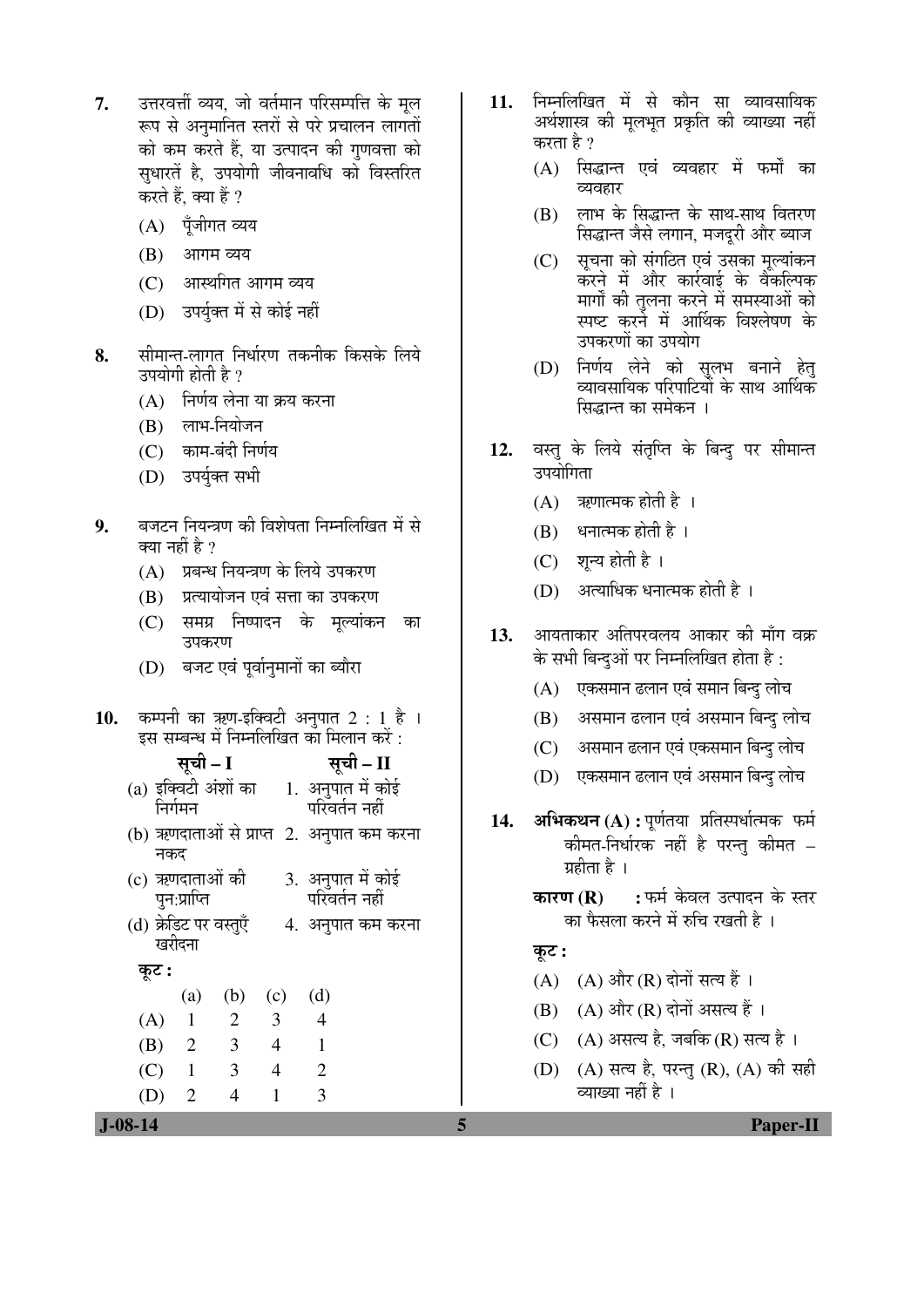**15.** Match the items of List-I with the items of List-II.

| $(a)$ A |                   |             | market I. Skimming |
|---------|-------------------|-------------|--------------------|
|         |                   | having high | pricing            |
|         | price elasticity. |             |                    |

**List – I List – II** 

- (b) A market having II. Differential high price inelasticity pricing
- (c) A market having III. Penetrating several segments differing prominently with regard to price elasticities of their demand. pricing

#### **Codes :**

|  | $\mathbf{1}$ $\mathbf{1}$ $\mathbf{1}$ $\mathbf{1}$ |  |
|--|-----------------------------------------------------|--|
|  | $(A)$ (b), (c), (a)                                 |  |
|  | (B) (a), (b), (c)                                   |  |
|  | $(C)$ (b), (a), (c)                                 |  |
|  | (D) (a), (c), (b)                                   |  |

- **16.** Which one of the following options deals with the process of making estimates, predictions and decisions ?
	- (A) Descriptive statistics
	- (B) Inferential statistics
	- (C) Probability theory
	- (D) None of the above
- **17.** A hypothesis test is being performed for a process in which a Type-I error will be very costly, but a Type-II error will be relatively inexpensive and unimportant. Which of the following would be the best choice for alpha  $(\alpha)$  in this test ?
	- $(A)$  0.10
	- (B) 0.05
	- (C) 0.01
	- (D) 0.50

**Paper-II 6 J-08-14** 

- **18.** If the dependent variable increases as the independent variable increases in an estimating equation, the coefficient of correlation will be in the range
	- (A) 0 to  $(-)$  1
	- (B) 0 to  $(-)$  0
	- (C) 0 to  $(-)$  0.05
	- (D)  $0$  to 1
- **19. Assertion (A) :** When there is an evidence of a linear relationship between two variables, it may not always mean an independentdependent relationship between the two variables.
	- **Reason (R) :** The causal relationship between the two variables may not imply a reasonable theoretical relationship between the two.

 Choose the right answer from the following statements :

#### **Codes :**

- (A) Both (A) and (R) are true and (R) is the correct explanation.
- (B) Both (A) and (R) are true, but (R) is not the correct explanation.
- $(C)$  (A) is true, but  $(R)$  is false.
- (D) (A) is false, but (R) is true.
- **20. Assertion (A) :** User interface is most critical task in DSS design
	- **Reason (R) :** DSS is used by outside Customers frequently.
	- (A) (A) is correct, but  $(R)$  is wrong.
	- (B) Both (A) and (R) are wrong.
	- $(C)$  (A) is wrong, but  $(R)$  is correct.
	- (D) Both (A) and (R) are correct.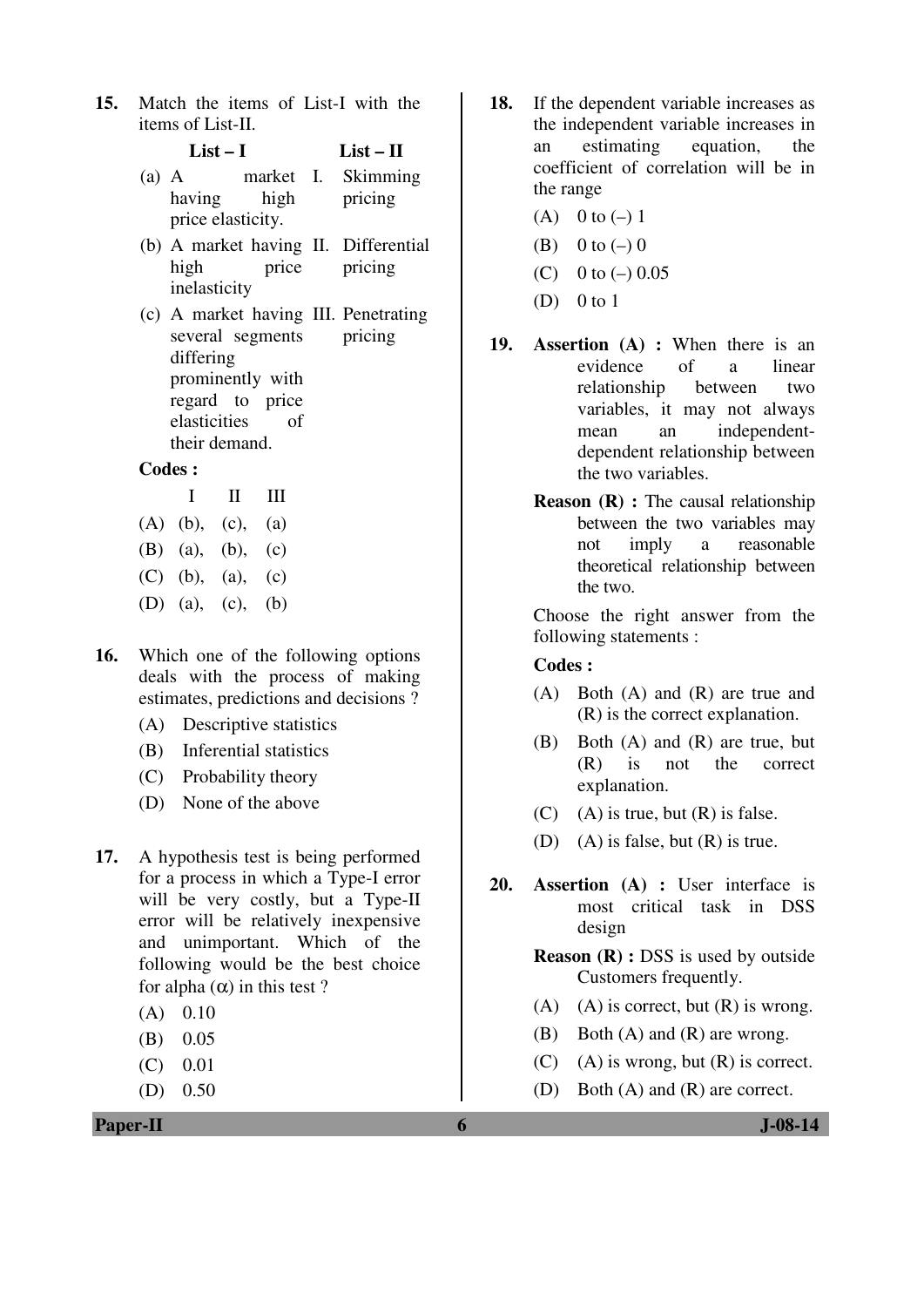15. सूची – I में मदों को सूची – II में मदों के साथ समेलित करें $\,$ :

|       |                          | सूची – I     |     | सूची – II                               |
|-------|--------------------------|--------------|-----|-----------------------------------------|
|       |                          |              |     | (a) कीमत की उच्च लोच I. स्किमिंग कीमत   |
|       | वाला बाजार               |              |     | निर्धारण                                |
|       |                          |              |     | (b) कीमत की उच्च बेलोच II.  विभेदनीय    |
|       | वाला बाजार               |              |     | कीमत निर्धारण                           |
|       |                          |              |     | (c) बहुत से खण्डों वाला III. अंतर्वेशीय |
|       | बाजार जहाँ खंड,          |              |     | कीमत निर्धारण                           |
|       | अपनी माँग की             |              |     |                                         |
|       | कीमत लोच के              |              |     |                                         |
|       | सम्बन्ध में महत्त्वपूर्ण |              |     |                                         |
|       | रूप से भिन्न है ।        |              |     |                                         |
| कूट : |                          |              |     |                                         |
|       | Ι                        | $\mathbf{I}$ | Ш   |                                         |
|       | $(A)$ (b), (c), (a)      |              |     |                                         |
|       | (B) (a), (b), (c)        |              |     |                                         |
|       | (C) (b), (a), (c)        |              |     |                                         |
|       | (D) (a), (c),            |              | (b) |                                         |

- 16. अनुमान, भविष्यवाणी एवं निर्णय लेने के लिये निम्नलिखित में से कौन सा विकल्प संबंध रखता है $\gamma$ 
	- $(A)$  विवरणात्मक सांख्यिकी
	- (B) आनुमानिक सांख्यिकी
	- (C) प्रायिकता सिद्धान्त
	- (D) उपर्यक्त में से कोई नहीं
- 17. **एक ऐसी प्रक्रिया के लिये प्राक्कल्पना** परीक्षण किया जा रहा है जिसमें टाइप-1 त्रूटि बहुत मंहगी होगी, परन्तु टाइप-II त्रुटि तुलनात्मक रूप से सस्ती एवं महत्त्वहीन होगी । ऐसी स्थिति में परीक्षण में अल्फा  $(\alpha)$  के लिये श्रेष्ठ विकल्प निम्नलिखित में से क्या होगा  $\overline{v}$ 
	- $(A)$  0.10
	- (B) 0.05
	- $(C)$  0.01
	- (D) 0.50

- 18. आकलित समीकरण में, स्वतन्त्र चर में वृद्धि के साथ आश्रित चर में भी वृद्धि होती है, तो सहसम्बन्ध गुणांक की सीमा होगी :
	- (A)  $0 \nrightarrow ( ) 1$  (B)  $0 \nrightarrow ( ) 0$
	- (C)  $0 \notin (-) 0.05$  (D)  $0 \notin 1$
- 19. **अभिकथन (A) :** जब दो चरों के बीच रेखीय सम्बन्ध होने का प्रमाण होता है, तो इसका अर्थ हमेशा दो चरों के बीच स्वतन्त्र-आश्रित सम्बन्ध होना नहीं होता है $\pm$ ।
	- **कारण (R) :** दो चरों के बीच कारणात्मक सम्बन्ध दोनों के बीच युक्तियुक्त सैद्धान्तिक सम्बन्ध शायद नहीं हो ।

नीचे दिये कथनों से सही उत्तर का चयन करें:

कूट :

- $(A)$   $(A)$  और  $(R)$  दोनों सत्य हैं, और  $(R)$ सही व्याख्या है ।
- $(B)$   $(A)$  और  $(R)$  दोनों सत्य हैं, परन्तु  $(R)$ सही व्याख्या नहीं है ।
- (C)  $(A)$  सत्य है, परन्तु (R) असत्य है।
- (D) (A) असत्य है, परन्तु (R) सत्य हैं।
- 20. अभिकथन (A) : डी.एस.एस. डिजाइन में उपयोक्ता अंतरापृष्ठ (इंटरफेस) अति महत्त्वपर्ण कार्य है।
	- **कारण (R) :** बाह्य ग्राहकों के द्वारा डी.एस.एस. का प्राय: उपयोग किया जाता है ।

 $\overline{\phi}$ :

- $(A)$   $(A)$  सही है, परन्तु  $(R)$  गलत है।
- $(B)$   $(A)$  और  $(R)$  दोनों गलत हैं ।
- (C)  $(A)$  गलत है, परन्तु (R) सही है।
- (D)  $(A)$  और  $(R)$  दोनों सही हैं ।

 **J-08-14 7 Paper-II**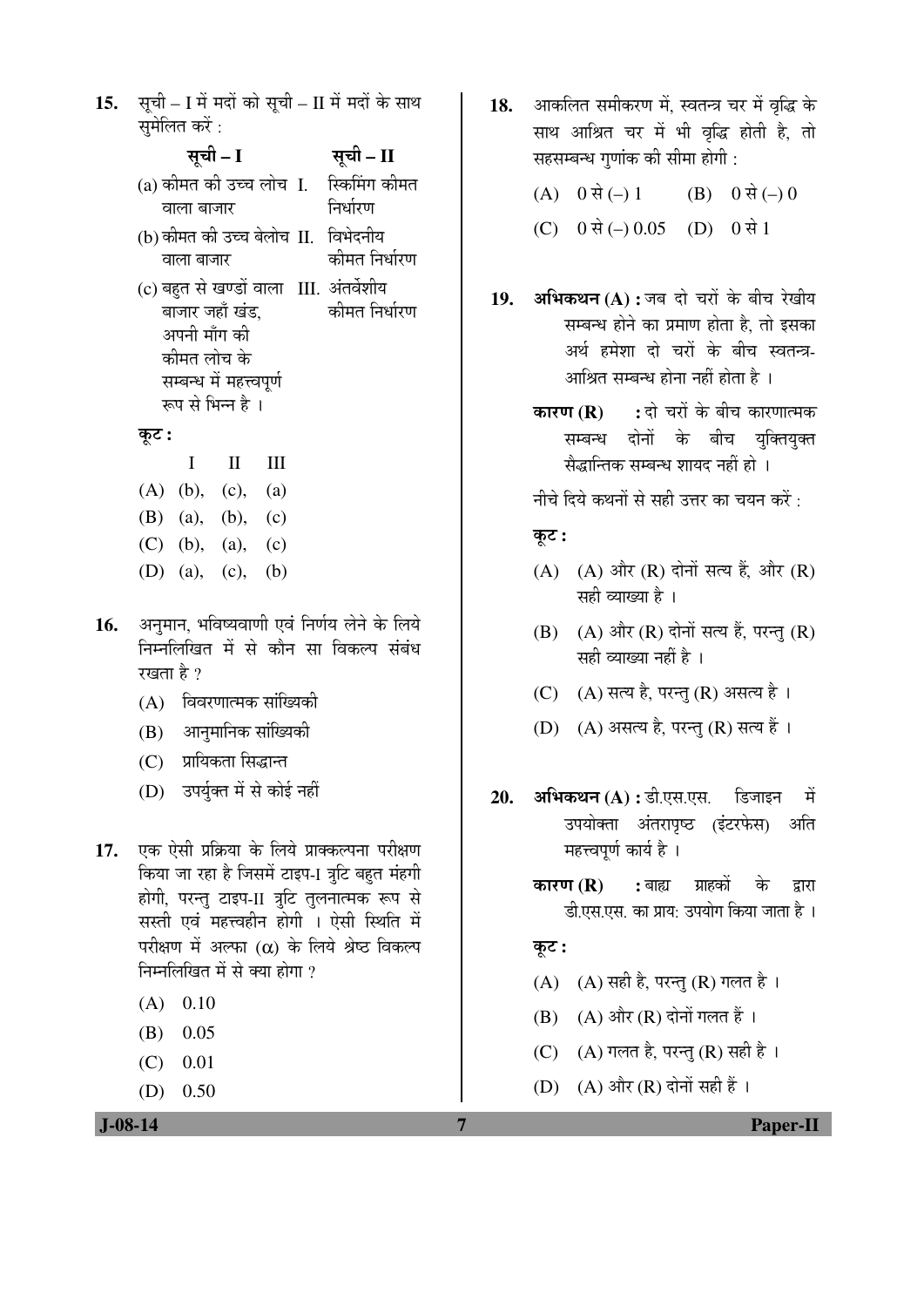- **21.** Which of the following is not true about Matrix Organisation ?
	- (A) It is relatively permanent.
	- (B) Its project managers authority is distributed reasonably.
	- (C) There is slow information processing.
	- (D) Its project heads have to share resources with functional heads.
- **22.** Consider the following leadership styles :
	- 1. Telling 2. Autocratic
	- 3. Selling 4. Motivating
	- 5. Participating 6. Delegating
	- 7. Charismatic

 Select the four styles of leadership explained by Hersey and Blauchard.

- (A) 1, 2, 6 and 7 (B) 2, 3, 4 and 5
- (C) 1, 3, 5 and 6 (D) 4, 5, 6 and 7
- **23.** Given below are two statements, one labelled as Assertion (A), and the other labelled as Reason (R).
	- **Assertion (A) :** Classical organisations believed in the use of authority to achieve coordination.
	- **Reason (R) :** Classical thinkers consider organisation is an open system.

#### **Codes :**

- (A) (A) is correct, but (R) is incorrect.
- (B) Both (A) and (R) are correct.
- (C) (A) is incorrect, but (R) is correct.
- (D) Both (A) and (R) are incorrect.
- **24.** Who has modified Maslow's Hierarchical levels of needs and developed ERG model ?
	- (A) Frederick Herzberg
	- (B) David C. McClelland
	- (C) Douglas McGregor
	- (D) Clayton Alderfer

**25.** Taylor's differential piece work plan provides that

- (A) All labourers should be assigned different amount of work.
- (B) All labourers should be put in different time-period.
- (C) Those who produce above standard should receive higher wages than those producing below standard.
- (D) Payment should be the same on a fixed standard.
- **26.** Which one of the following stages of the marketing research process is most expensive ?
	- (A) Data analysis
	- (B) Data collection
	- (C) Developing the research plan
	- (D) Report writing
- **27.** The people to adopt a new product first are called
	- (A) Early adopters
	- (B) First users
	- (C) Initial adopters
	- (D) Innovators
- **28.** A concept in retailing that helps explain the emergence of new retailers is called the hypothesis.
	- (A) Product life cycle
	- (B) Service assortment
	- (C) Retail life cycle
	- (D) 'Wheel-of-retailing'
- **29.** Manufacturers of cars and motor cycles typically seek\_\_\_\_\_\_\_ distribution.
	- (A) selective
	- (B) intensive
	- (C) exclusive
	- (D) restrictive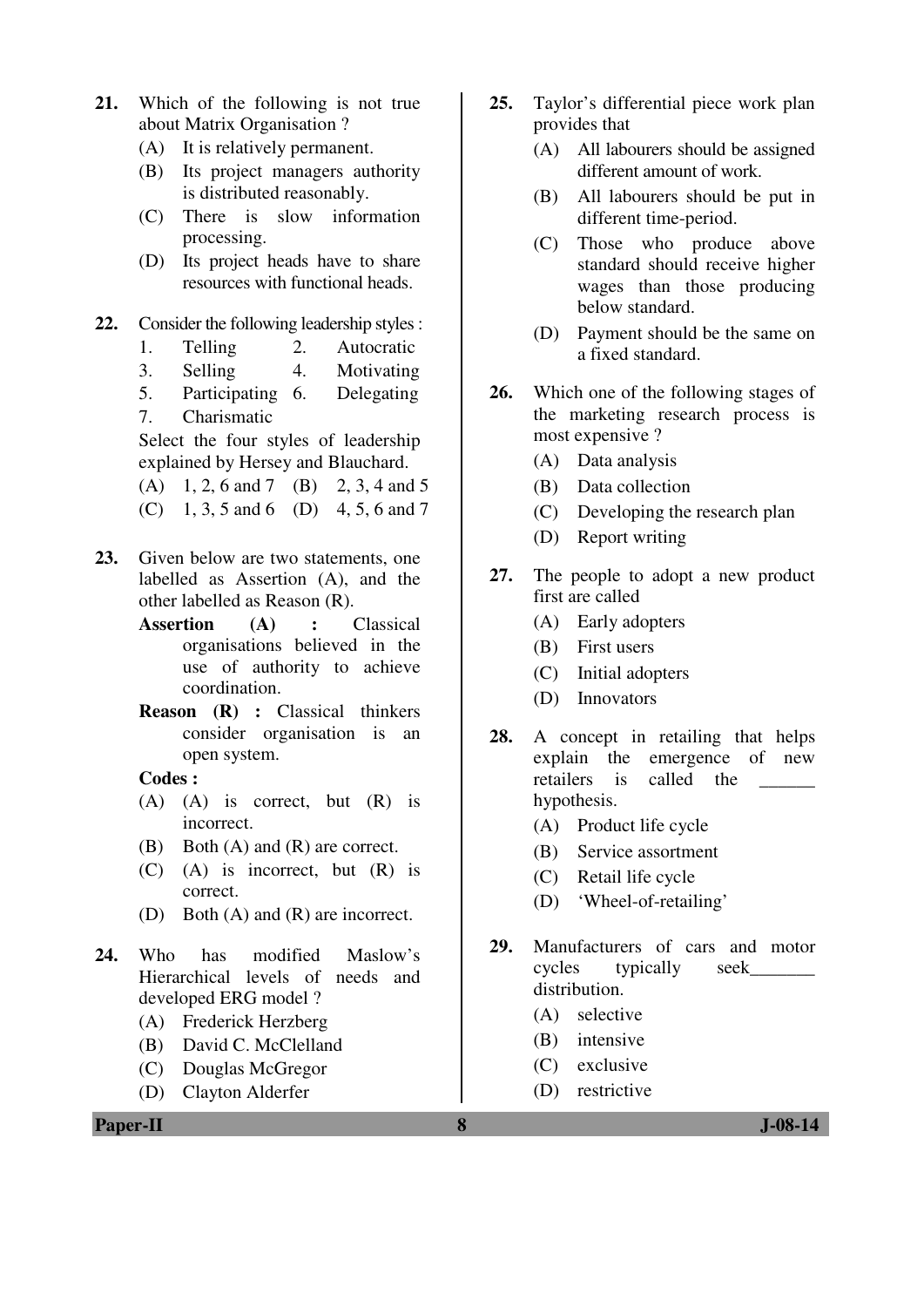- 21. मैटिक्स संगठन के बारे में निम्नलिखित में से क्या सत्य नहीं है ?
	- (A) यह तुलनात्मक रूप से स्थायी है।
	- $(B)$  इसके परियोजना प्रबन्धकों की सत्ता यक्तियुक्त रूप से वितरित होती है ।
	- $(C)$  सचना प्रसंस्करण की गति धीमी होती है)।
	- $(D)$  इसके परियोजना प्रधानों को कार्यकारी प्रधानों के साथ संसाधनों को साझा करना पडता है ।
- 22. निम्नलिखित नेतृत्व शैलियों पर विचार करें:
	- $(1)$  कथनी  $(2)$  स्वेच्छाचारी
	- (3) बिक्री (4) प्रेरणा देना
	- $(5)$  प्रतिभागिता  $(6)$  अधिकार देना
	- $(7)$  करिश्मापर्ण

हर्से एवं ब्लॉकार्ड द्वारा स्पष्ट की गई नेतृत्व की चार शैलियों का चयन करें –

(A)  $1, 2, 6$  और  $7$  (B)  $2, 3, 4$  और  $5$ 

- (C) 1, 3, 5 और 6 (D) 4, 5, 6 और 7
- 23. नीचे दो कथन दिये गये हैं. एक को अभिकथन  $(A)$  और दसरे को कारण  $(R)$  का नाम दिया गया है ।
	- **अभिकथन (A) :** क्लासीकल संगठन समन्वय लाने के लिये सत्ता के उपयोग में विश्वास करते हैं ।

**कारण (R) :** क्लासीकल चिन्तक संगठन को खली व्यवस्था समझते हैं ।

कट :

- $(A)$   $(A)$  सही है, परन्तु  $(R)$  गलत है।
- $(B)$   $(A)$  और  $(R)$  दोनों सही हैं ।
- (C)  $(A)$  गलत है, परन्त (R) सही है।
- (D)  $(A)$  और  $(R)$  दोनों गलत हैं ।
- **24.** मास्लो के आवश्यकताओं के सोपानिक क्रम को किसने संशोधित किया और इ.आर.जी. मॉडल विकसित किया है ?
	- $(A)$  फ्रेडरिक हर्जबर्ग
	- (B) डेविड सी. मैक्लीलैण्ड
	- (C) डगलस मैकग्रेगर
	- (D) क्लेटन अल्डरफर

 **J-08-14 9 Paper-II**

- 25. टेलर की विभेदित उजरती कार्य योजना प्रदान करती है कि $-$ 
	- $(A)$  सभी कामगारों को कार्य का भिन्न परिमाण सौंपना चाहिये ।
	- $(B)$  सभी कामगारों को भिन्न समयावधि में  $\overline{v}$ ग्वना चाहिये ।
	- (C) मानक से अधिक उत्पन्न करने वाले ॅकामगारों को उनसे<sub>.</sub> जो मानक से कम उत्पन्न कर रहे हैं, की तुलना में अधिक `मजदरी मिलनी चाहिये ।
	- (D) निश्चित मानक पर भगतान एकसमान  $\overline{E}$ ोना चाहिये ।
- 26. विपणन शोध प्रक्रिया की कौन सी अवस्था सर्वाधिक खर्चीली होती है  $\overline{v}$ 
	- $(A)$  ऑकडा विश्लेषण
	- (B) औंकड़ा संग्रह
	- (C) शोध की योजना तैयार करना
	- (D) रिपोर्ट लिखना
- 27. नवोत्पाद को पहले अपनाने वाले लोग क्या कहलाते हैं ?
	- $(A)$  शीघ्र अंगीकारक
	- (B) प्रथम उपयोक्ता
	- $(C)$  प्रारम्भिक अंगीकारक
	- (D) नव-प्रवर्तक
- 28. फुटकर विक्रय से सम्बन्धित अवधारणा जो नुतन फुटकर विक्रेताओं के उदमव की व्याख्या करती है. कौन सी प्राक्कल्पना कहलाती है ?
	- (A) उत्पाद जीवन चक्र
	- (B) चनिन्दा सेवाएँ
	- $(C)$  फटकर जीवन चक्र
	- (D) फुटकर व्यापार का पहिया (या चक्र)
- 29. कारों एवं मोटरसाइकलों के विनिर्माता ठेठ/प्रारूपिक रूप से निम्नलिखित में से किस प्रकार के वितरण की चेष्टा करते हैं ?
	- $(A)$  चयनात्मक
	- $(B)$  गहन
	- $(C)$  अपवर्जी
	- (D) प्रतिबंधात्मक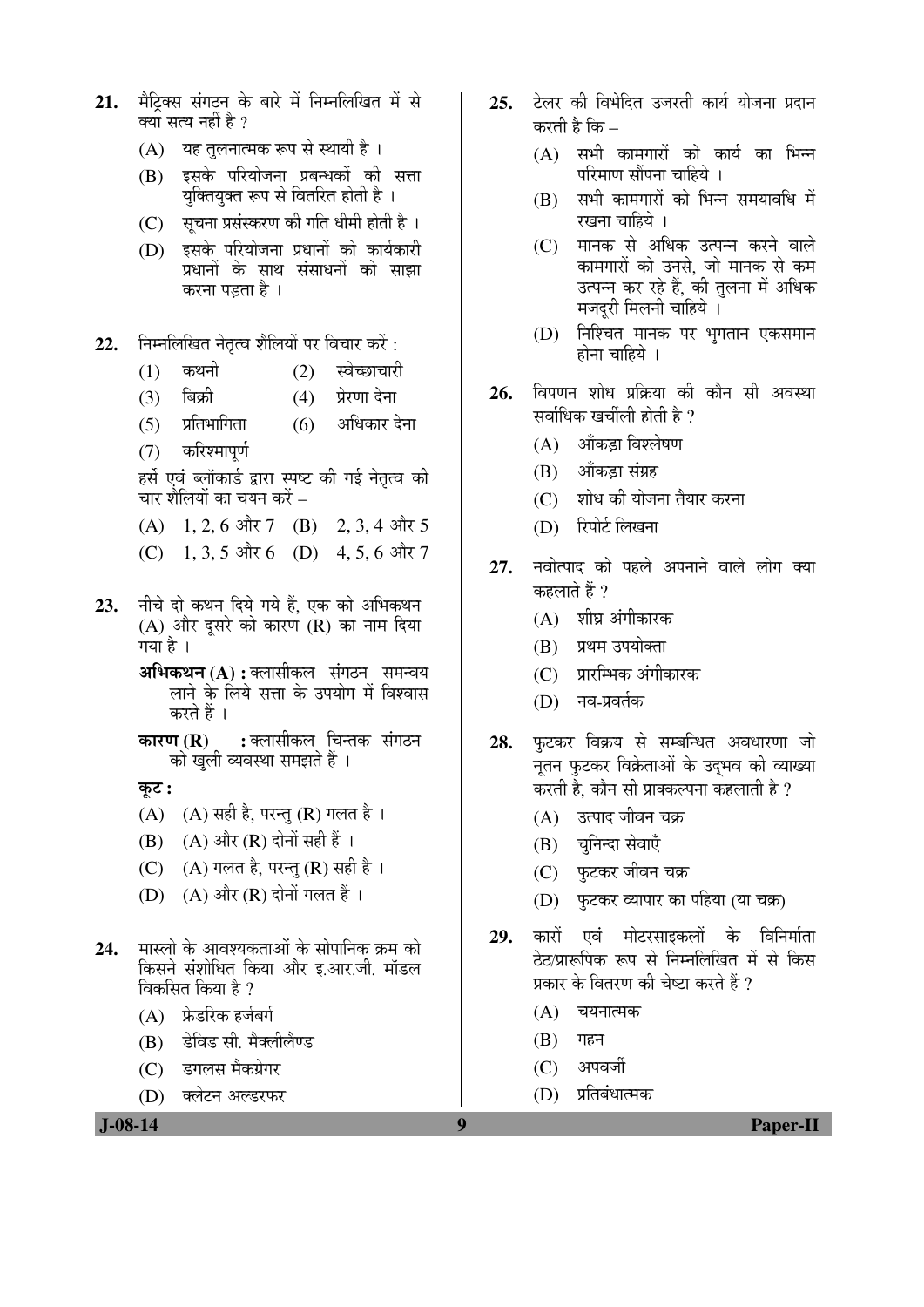- **30.** Which method of setting advertising budget is most scientific and logical ?
	- (A) All-you-can afford method
	- (B) Competitive parity method
	- (C) Objective-and-task method
	- (D) Percentage-of-sales method
- **31. Assertion (A) :** Weighted average cost of capital should be used as a hurdle rate for accepting or rejecting a capital budgeting proposal.
	- **Reason (R) :** It is because by financing in the proportions specified and accepting the project, yielding more than the weighted average required return, the firm is able to increase the market price of its stock.

#### **Codes :**

- (A) Both (A) and (R) are false.
- (B) Both (A) and (R) are true.
- $(C)$  (A) is true, while  $(R)$  is false.
- (D) (A) is false, while (R) is true.
- **32.** A firm wants to know the Degree of Operating Leverage (DOL) with the following information :

Current level of sales : 6000 units

Break-even point sales : 4000 units

What would be the DOL ?

- $(A)$  1.50
- (B) 0.67
- (C) 3.00
- (D) None of the above

**Paper-II** J-08-14

- **33. Assertion (A) :** When two or more investment proposals are mutually exclusive, ranking the proposals on the basis of IRR, NPV and PI methods may give contradictory results.
	- **Reason (R) :** The contradictory results in the ranking are due to differing dimensions relating to the scale of investments, cash flow patterns and project lives.

Indicate the correct answer :

## **Codes :**

- (A) Both (A) and (R) are true.
- (B) (A) is true, but (R) is a necessary condition, but not a sufficient condition.
- (C) Both (A) and (R) are false.
- (D) Both (A) and (R) are true and (R) explains the reason sufficiently.
- **34.** Which one of the following assumptions is not covered in the Walter's Model of the dividend policy ?
	- (A) All financing is done through retained earnings.
	- (B) Firm's business risk does not change due to additional investments.
	- (C) The firm has an infinite life.
	- (D) The key variables like EPS and DPS keep on changing.
- **35.** Which one of the following emphasizes the qualitative aspects of working capital management ?
	- (A) Gross working capital
	- (B) Quick working capital
	- (C) Net working capital
	- (D) None of the above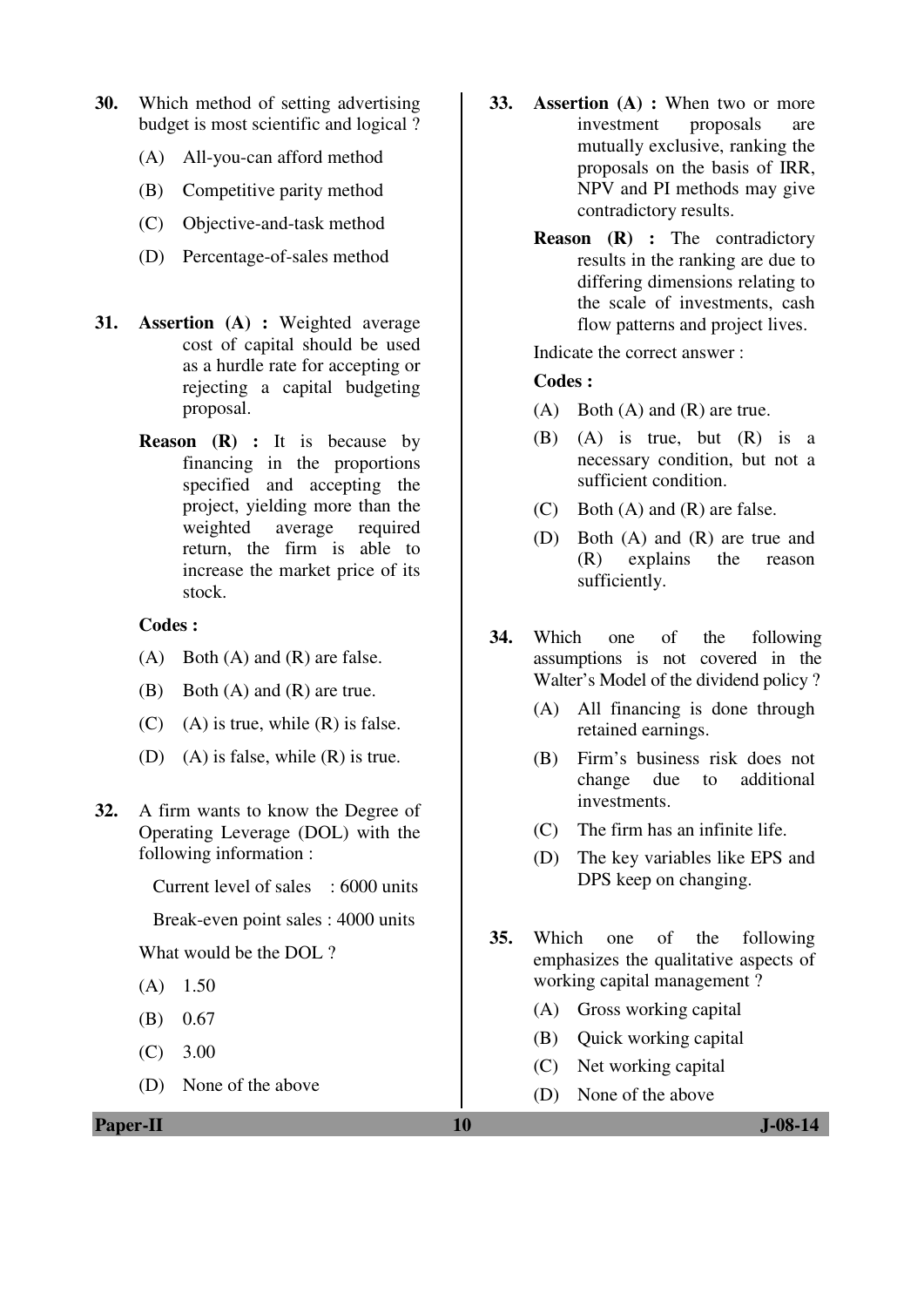- 30. विज्ञापन बजट निश्चित करने की कौन सी पद्धति सर्वाधिक वैज्ञानिक एवं तार्किक है ?
	- (A) ऑल-यू-कैन अफोर्ड विधि
	- $(B)$  प्रतिद्वंदी समता विधि
	- (C) उद्देश्य-एवं-कार्यविधि
	- $(D)$  बिक्रियों का प्रतिशत विधि
- 31. **अभिकथन** (A) : पूँजी की भारित औसत लागत को, पँजी बजटन प्रस्ताव को स्वीकार या अस्वीकार करने के लिये अवरोध दर के रूप में उपयोग किया जाना चाहिये ।
	- **कारण (R) :** क्योंकि निर्दिष्ट अनुपातों में वित्तपोषण करने एवं भारित औसत द्वारा अपेक्षित प्रतिफल से ज्यादा प्रोजेक्ट लब्धि स्वीकार करके. फर्म अपने स्टॉक की बाजार कीमत में वृद्धि कर सकती है ।

Ûæú™ü **:** 

- $(A)$   $(A)$  और  $(R)$  दोनों असत्य हैं।
- $(B)$   $(A)$  और  $(R)$  दोनों सत्य हैं ।
- (C)  $(A)$  सत्य है जबकि (R) असत्य है।
- (D)  $(A)$  असत्य है जबकि (R) सत्य है।
- **32.** एक फर्म निम्नलिखित जानकारी के साथ प्रचालन उत्तोलन (लीवरेज) DOL की कोटि ज्ञात करना चाहती है :

बिक्री का चालू स्तर – 6000 इकाइयाँ

संतुलन स्तर बिन्दु बिक्री –  $4000$  इकाइयाँ

 $DOL$  क्या होगा ?

- $(A)$  1.50
- (B) 0.67
- (C) 3.00
- (D) उपर्युक्त में से कोई नहीं
- **33. अभिकथन (A) :** जब दो या ज्यादा निवेश प्रस्ताव पारस्परिक रूप से अपवर्जक है. IRR, NPV एवं PI पद्धतियों के आधार पर प्रस्तावों का श्रेणीकरण. परस्पर विरोधी परिणाम दे सकता है ।
	- **कारण (R) :** श्रेणीकरण में परस्पर विरोध परिणाम. निवेश के पैमाने, नकद प्रवाह पैटर्न और प्रोजेक्ट अवधि से सम्बन्धित भिन्न आयामों के कारण होते हैं ।

सही उत्तर बताइये –

## कट:

- (A) (A) और (R) दोनों सत्य हैं ।
- $(B)$   $(A)$  सत्य है, परन्तु  $(R)$  आवश्यक स्थिति है परन्तु पर्याप्त स्थिति नहीं है ।
- (C)  $(A)$  और (R) दोनों असत्य हैं ।
- (D)  $(A)$  और  $(R)$  दोनों सत्य हैं और  $(R)$ <u>कारण को पर्याप्त रूप से स्पष्ट करता है</u> ।
- **34.** निम्नलिखित में से कौन सी मान्यता वालटर के लाभांश नीति के मॉडल में समाविष्ट नहीं है  $\overline{v}$ 
	- $(A)$  समस्त वित्तपोषण प्रतिधारित उपार्जनों के जरिये किया जाता है ।
	- $(B)$  फर्म का व्यावसायिक जोखिम. अतिरिक्त निवेशों के कारण बदलता नहीं है।
	- $(C)$  फर्म का जीवन चक्र अनन्त होता है।
	- (D) मुख्य चर जैसे EPS एवं DPS परिवर्तित होते रहते हैं ।
- **35.** कार्यशील पूँजी प्रबन्धन के गुणात्मक पहलुओं पर निम्नलिखित में से किसका महत्त्व अधिक होता है ?
	- (A) सकल कार्यशील पूँजी
	- $(B)$  द्रुत कार्यशील पूँजी
	- (C) निवल कार्यशील पूँजी
	- (D) उपर्युक्त में से कोई नहीं

 **J-08-14 11 Paper-II**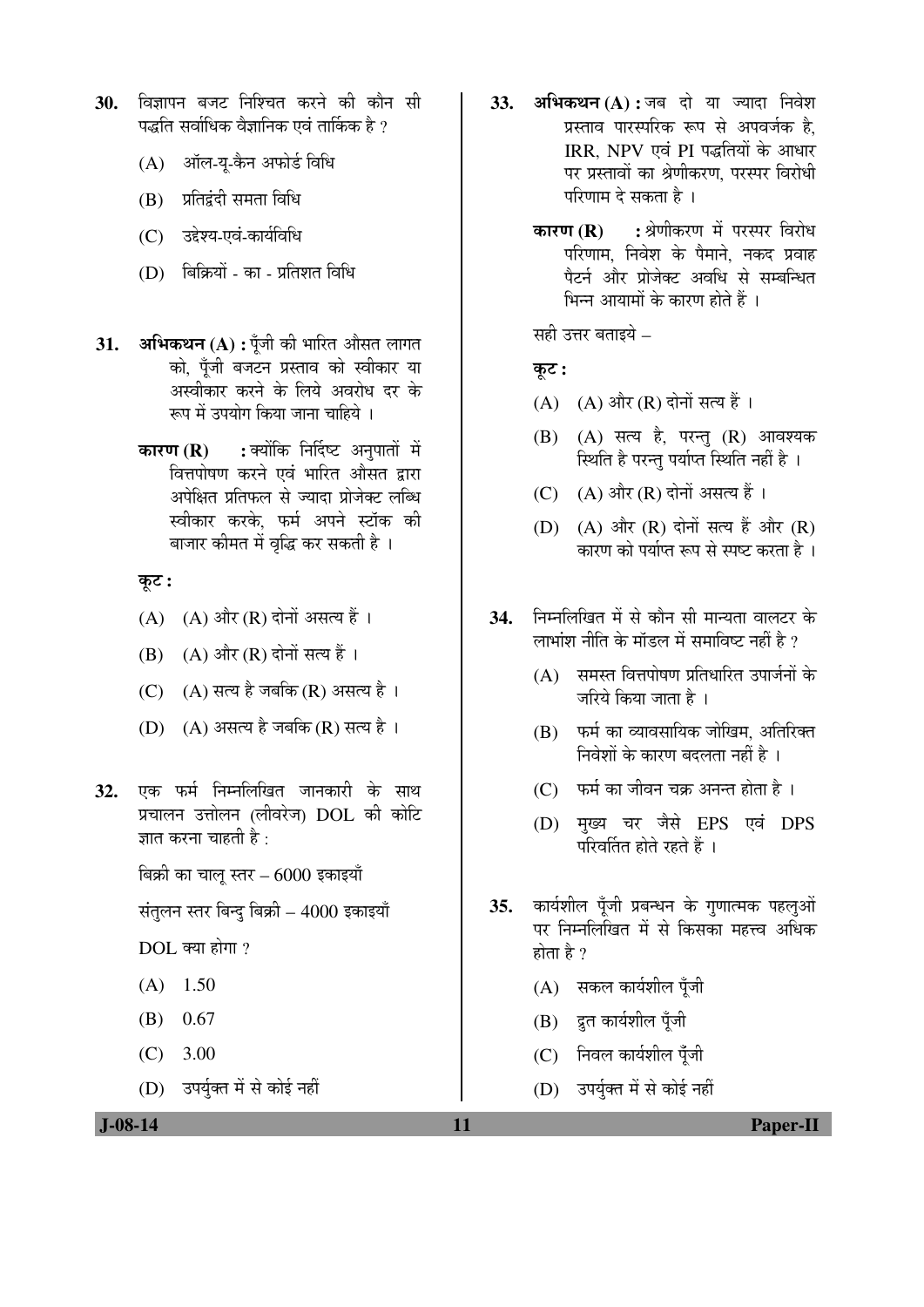- **36.** Which of the following training methods exposes the newly recruited employee to the various business functions, divisions and departments ?
	- (A) Orientation
	- (B) Vestibule Training
	- (C) Transition Analysis
	- (D) Role playing
- **37.** Match the names of the Authors given below with the motivational theories they are associated with

|     | List-I                    |                        |                             | List-II                 |                                |                                                                                                   |  |
|-----|---------------------------|------------------------|-----------------------------|-------------------------|--------------------------------|---------------------------------------------------------------------------------------------------|--|
|     | 1. Herzberg a. ERG Theory |                        |                             |                         |                                |                                                                                                   |  |
|     | 2. McGregor b. Three-need |                        | theory                      |                         |                                |                                                                                                   |  |
|     | 3. Alderfer               |                        | c. Theory X and<br>Theory Y |                         |                                |                                                                                                   |  |
|     |                           | 4. David<br>McClelland |                             |                         | d. Two-factor theory           |                                                                                                   |  |
|     | <b>Codes:</b>             |                        |                             |                         |                                |                                                                                                   |  |
|     |                           | $\mathbf{1}$           | 2                           | $\mathfrak{Z}$          | $\overline{4}$                 |                                                                                                   |  |
|     |                           | $(A)$ a b              |                             | $c$ d                   |                                |                                                                                                   |  |
|     |                           | $(B)$ d c              |                             | $\mathbf{b}$            | a                              |                                                                                                   |  |
|     | $(C)$ b                   |                        | a                           | d                       | $\mathbf{c}$                   |                                                                                                   |  |
|     | $(D)$ d                   |                        | $\mathbf{C}$                | a                       | $\mathbf b$                    |                                                                                                   |  |
| 38. |                           |                        |                             |                         | industrial relations in India? | Who was closely associated with                                                                   |  |
|     |                           |                        | (A) B. Kurien               |                         |                                |                                                                                                   |  |
|     |                           | (B) Gadgil             |                             |                         |                                |                                                                                                   |  |
|     |                           |                        | (C) V.V. Giri               |                         |                                |                                                                                                   |  |
|     |                           |                        | (D) Vinoba Bhave            |                         |                                |                                                                                                   |  |
| 39. |                           |                        |                             | union to be registered? |                                | Under the Trade Union Act 1926,<br>how many minimum number of<br>members are required for a trade |  |
|     | $(A)$ 5                   |                        |                             |                         | $(B)$ 7                        |                                                                                                   |  |

 $(D)$  11

| <b>Paper-II</b> | $J-08-14$ |
|-----------------|-----------|
|                 |           |

- **40.** The idea that a manager tends to be promoted to a level of his incompetence is referred to as
	- (A) the advancement principle
	- (B) the Paul principle
	- (C) the Peter principle
	- (D) the job design principle
- **41.** Which of the following committees is intended to review the working of the monetory system in India ?
	- (A) Narasimham Committee
	- (B) Tandon Committee
	- (C) Sukhamoy Chakravarty Committee
	- (D) Deheja Committee
- **42.** Match the items of List-I with those in List-II and select the correct answer.

|                                      | List-I         |                |                         | $List-II$                                            |
|--------------------------------------|----------------|----------------|-------------------------|------------------------------------------------------|
| (a) Bank Rate 1. Involving<br>Policy |                |                | eligible<br>rediscount. | the<br>shortening of the<br>currency of bills<br>for |
| (b) Credit                           |                |                | 2. Involving            | the                                                  |
|                                      | Rationing      |                | of securities           | Purchase and sale<br>in                              |
|                                      |                |                | the open market.        |                                                      |
| (c) Variable                         |                |                | 3. Involving            | the                                                  |
| Reserve                              |                |                | alteration              | of                                                   |
| System                               |                |                | discount rate.          |                                                      |
|                                      | $(d)$ Open     |                | 4. Involving            | the                                                  |
| Market                               | Operations     |                | variation of<br>minimum | the                                                  |
|                                      |                |                | reserves                |                                                      |
| <b>Codes:</b>                        |                |                |                         |                                                      |
| (a)                                  | (b)            | (c)            | (d)                     |                                                      |
| (A)<br>1                             | 4              | $\overline{2}$ | 3                       |                                                      |
| (B) 2                                | $\mathbf{1}$   | $\overline{3}$ | $\overline{4}$          |                                                      |
| $(C)$ 4                              | $\overline{2}$ | 1              | 3                       |                                                      |
| 3<br>(D)                             | 1              | 4              | $\overline{2}$          |                                                      |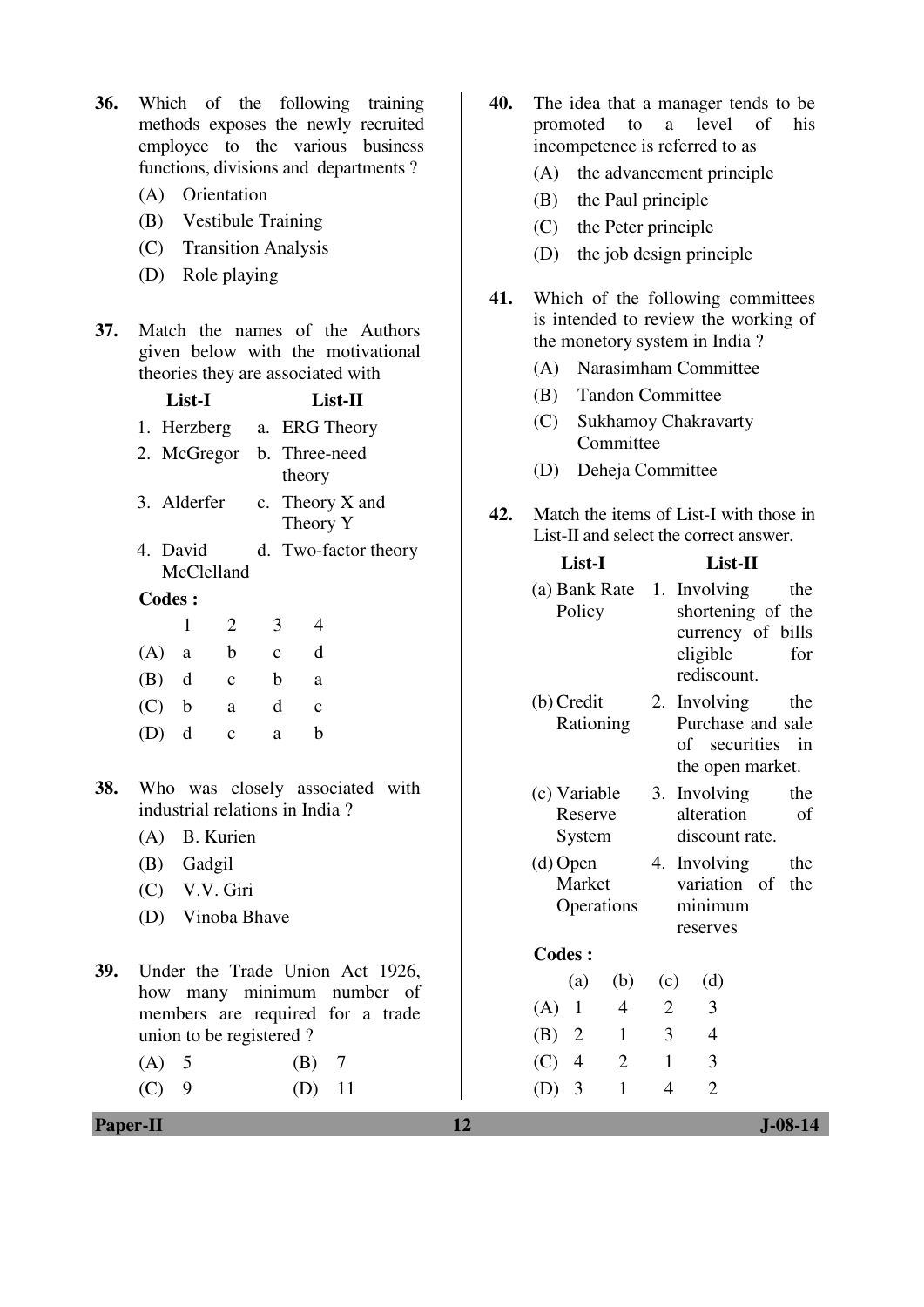| 37.       | कार्य, प्रभाग और विभागों से रूबरू कराती है ?<br>अभिमुखीकरण<br>(A)<br>वेस्टीब्यूल प्रशिक्षण<br>(B)<br>संव्यवहार विश्लेषण<br>(C)<br>रोल प्लेईंग<br>(D)<br>सूची – I में लेखकों को सूची – II में सिद्धान्तों<br>के साथ सुमेलित करें:<br>सूची – I<br>सूची – II<br>(1) हर्जबर्ग<br>(a) इ.आर.जी. सिद्धान्त | 41. | तरक्की का सिद्धान्त<br>(A)<br>पॉल सिद्धान्त<br>(B)<br>पीटर सिद्धान्त<br>(C)<br>कार्य (जॉब) डिजाइन सिद्धान्त<br>(D)<br>निम्नलिखित में से कौन सी समिति भारत में<br>मुद्रा प्रणाली की कार्यकारिता का पुनरावलोकन<br>करने के लिये बनाई गई थी ?<br>नरसिंहा समिति<br>(A)<br>टण्डन समिति<br>(B) |
|-----------|-----------------------------------------------------------------------------------------------------------------------------------------------------------------------------------------------------------------------------------------------------------------------------------------------------|-----|-----------------------------------------------------------------------------------------------------------------------------------------------------------------------------------------------------------------------------------------------------------------------------------------|
|           | (2) मैकग्रेगर<br>(b) थ्री-नीड थ्योरी<br>(3) अल्डरफर (c) थ्योरी-X एवं थ्योरी-Y<br>(4) डेविड<br>(d) टू-फैक्टर थ्योरी                                                                                                                                                                                  |     | सुखमय चक्रवर्ती समिति<br>(C)<br>दहेजा समिति<br>(D)                                                                                                                                                                                                                                      |
|           | मैक्लीलैण्ड<br>कूट :                                                                                                                                                                                                                                                                                | 42. | सूची – I को सूची – II के साथ सुमेलित करें<br>और सही उत्तर का चयन करें :                                                                                                                                                                                                                 |
|           | (1)<br>(2)<br>(3)<br>(4)<br>(A)<br>(b)<br>(a)<br>(c)<br>(d)<br>(B)<br>(d)<br>(c)<br>(b)<br>(a)<br>(C)<br>(b)<br>(d)<br>(a)<br>(c)<br>(D)<br>(d)<br>(c)<br>(a)<br>(b)                                                                                                                                |     | सूची – I<br>सूची – II<br>(a) बैंक दर नीति (1) पुन:बट्टे योग्य बिलों की<br>चलनावधि को कम<br>करना ।<br>(b) क्रेडिट<br>(2) खुला बाजार में<br>प्रतिभूतियों की खरीद-<br>राशनिंग<br>बिक्री से सम्बन्धित                                                                                       |
| 38.       | औद्योगिक सम्बन्धों के साथ<br>- में<br>भारत<br>निम्नलिखित में से कौन घनिष्ट रूप से<br>सम्बन्धित था ?<br>गाडगिल<br>बी. कूरियन<br>(B)<br>(A)                                                                                                                                                           |     | (c) परिवर्तनशील (3) बट्टा दर को बदलने<br>रिजर्व प्रणाली देने से सम्बन्धित<br>(d) खुला बाजार (4) न्यूनतम रिज़र्व राशि के<br>परिवर्तन से सम्बन्धित<br>क्रियाएँ                                                                                                                            |
|           | वी.वी. गिरि<br>विनोबा भावे<br>(C)<br>(D)                                                                                                                                                                                                                                                            |     | कूट :                                                                                                                                                                                                                                                                                   |
| 39.       | मजदूर संघ अधिनियम, 1926 के अन्तर्गत,<br>मजदूर संघ का पंजीकरण कराने के लिये सदस्यों<br>की न्यूनतम संख्या कितनी होनी चाहिये ?                                                                                                                                                                         |     | (d)<br>(b)<br>(c)<br>(a)<br>(1)<br>(4)<br>(2)<br>(3)<br>(A)<br>(2)<br>(1)<br>(3)<br>(4)<br>(B)                                                                                                                                                                                          |
| $J-08-14$ | (A)<br>5<br>(B)<br>7<br>(C)<br>9<br>(D)<br>11                                                                                                                                                                                                                                                       | 13  | (4)<br>(2)<br>(1)<br>(3)<br>(C)<br>(3)<br>(1)<br>(4)<br>(2)<br>(D)<br>Paper-II                                                                                                                                                                                                          |
|           |                                                                                                                                                                                                                                                                                                     |     |                                                                                                                                                                                                                                                                                         |

 $\begin{array}{c} \hline \end{array}$ 

40. यह विचार कि प्रबन्धक अपनी अयोग्यताओं के स्तर तक पदोन्नत होने लगता है क्या कहलाता है ?

36. FETHलिखित में से कौन सी प्रशिक्षण पद्धति भर्त्ती → www.amedia.com www.heelowide.com<br>किये गये नव कर्मचारी को विभिन्न व्यावसायिक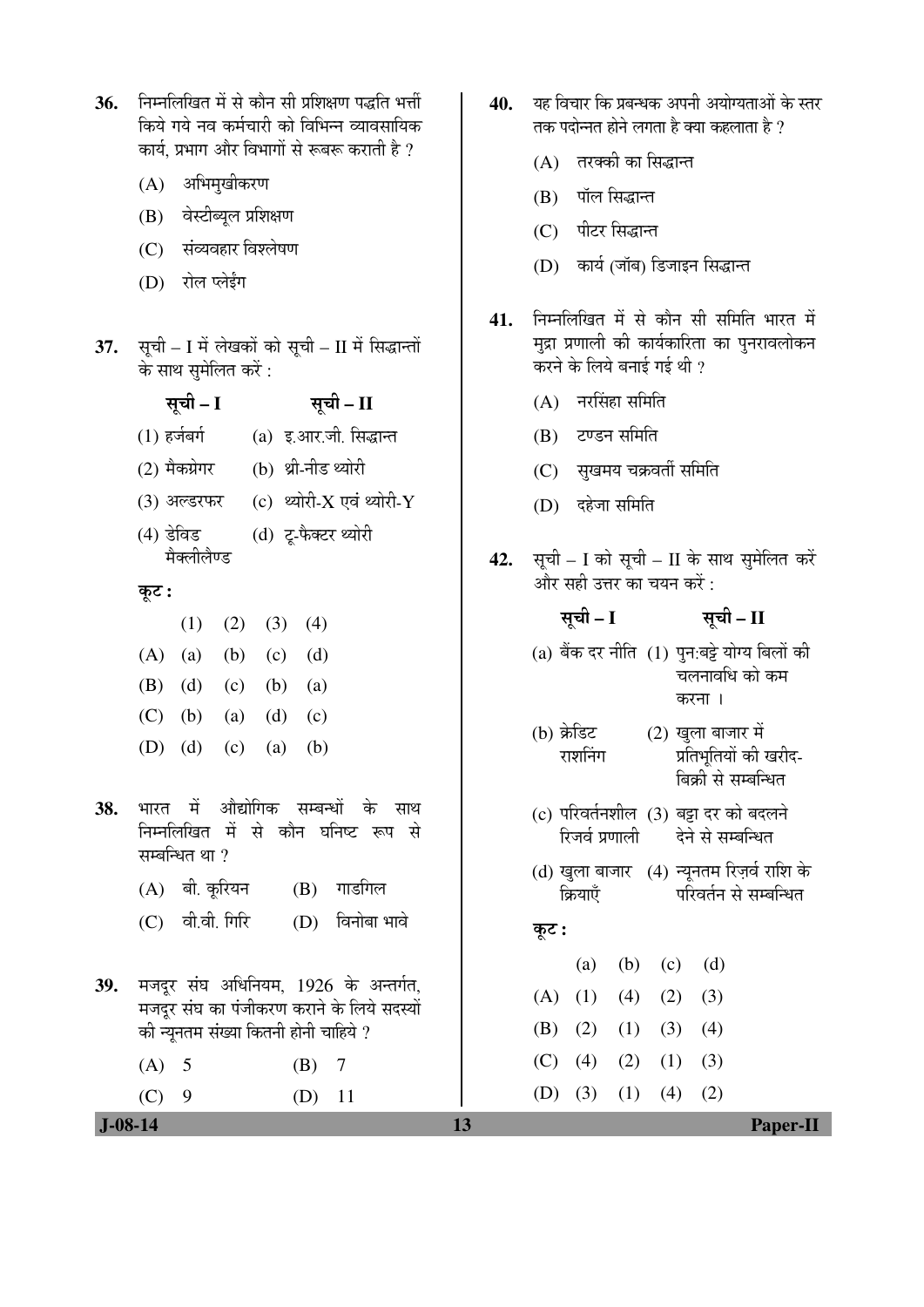**43.** Match the items of List-I with the items of List-II and select the correct answer using the codes given below the lists.

|     | List-I               |       | List-II                          |        |
|-----|----------------------|-------|----------------------------------|--------|
|     | (a) Rural            | (i)   | Meant                            | for    |
|     | Industries           |       | various                          | target |
|     | Programme            |       | groups                           | like   |
|     |                      |       | Rural                            | youth, |
|     |                      |       | Ex-serviceman,                   |        |
|     |                      |       | women                            | and    |
|     |                      |       | Scheduled                        |        |
|     |                      |       | Castes/Tribes                    |        |
|     | (b) Mahila Vikas     | (ii)  | Aim at ensuring                  |        |
|     | Nidhi                |       | flow of credit to                |        |
|     | Scheme               |       | the dis-                         |        |
|     |                      |       | advantaged                       |        |
|     |                      |       | sections of the                  |        |
|     |                      |       | society.                         |        |
|     | $(c)$ Entre-         | (iii) | Commercial                       |        |
|     | preneurship          |       | exploitation                     | οf     |
|     | Development          |       | local resources.                 |        |
|     | Programme            |       |                                  |        |
|     | (d) Micro Credit     | (iv)  | Provides                         |        |
|     | Scheme               |       | assistance                       | to     |
|     |                      |       | voluntary                        |        |
|     |                      |       | organizations<br>for the benefit |        |
|     |                      |       | of women.                        |        |
|     | <b>Codes:</b>        |       |                                  |        |
|     | (a)<br>(b)<br>(c)    |       | (d)                              |        |
| (A) | (iii)<br>(ii)<br>(i) |       | (iv)                             |        |
| (B) | (i)<br>(ii)<br>(iv)  |       | (iii)                            |        |
|     |                      |       |                                  |        |

- $(C)$  (iv) (ii) (iii) (i)  $(D)$  (iii) (iv) (i) (ii)
- **44.** According to the FDI Policy of the Government of India (2012), the FDI in banks is limited to
	- (A) 20% in Nationalised Banks and 74% in Private Sector Banks.
	- (B) 20% in Nationalised Banks and 49% in Private Sector Banks.
	- (C) 16% in Nationalised Banks and 74% in Private Sector Banks.
	- (D) 49% in Nationalised Banks and 51% in Private Sector Banks.
- **45.** According to the recent guidelines (2013) of the Reserve Bank of India the Private Sector Banks are required to have a minimum paid up equity capital of
	- (A)  $\bar{\tau}$  300 crores (B)  $\bar{\tau}$  200 crores
	- $(C)$   $\bar{\tau}$  400 crores (D)  $\bar{\tau}$  500 crores
- **46.** International trade theory which provides that capital intensive that capital intensive<br>should export labour $country$  should export intensive goods and import capital goods is referred to as
	- (A) Leontief Paradox
	- (B) Heckscher-Ohlin Theory
	- (C) Mercantilism Theory
	- (D) Theory of Comparative Advantage
- **47.** Which of the following is not a form of economic integration in the context of intra-regional trade ?
	- (A) Customs Union
	- (B) European Union
	- (C) Economic Union
	- (D) African Union
- **48.** 'Crawling Peg System' means
	- (A) Fixed Exchange Rate System.
	- (B) Floating Exchange Rate System.
	- (C) Hybrid of Fixed and Floating Exchange System.
	- (D) None of the above.
- **49.** From the following modes of international business, identify the mode which involves strategic alliance
	- (A) Franchising
	- (B) Leasing
	- (C) Turnkey Project
	- (D) Joint venture
- **50.** Which of the following expressions amount to the import restriction measures ?
	- (i) Currency control
	- (ii) Establishment of EPZs
	- (iii) Tariff cuts
	- (iv) Imposition of tariffs
	- (v) Imposition of non-tariff barriers

## **Codes :**

- $(A)$  (i), (ii) and (iii)
- $(B)$  (i), (iv) and (v)
- $(C)$  (iii), (iv) and (v)
- $(D)$  (ii), (iii) and  $(v)$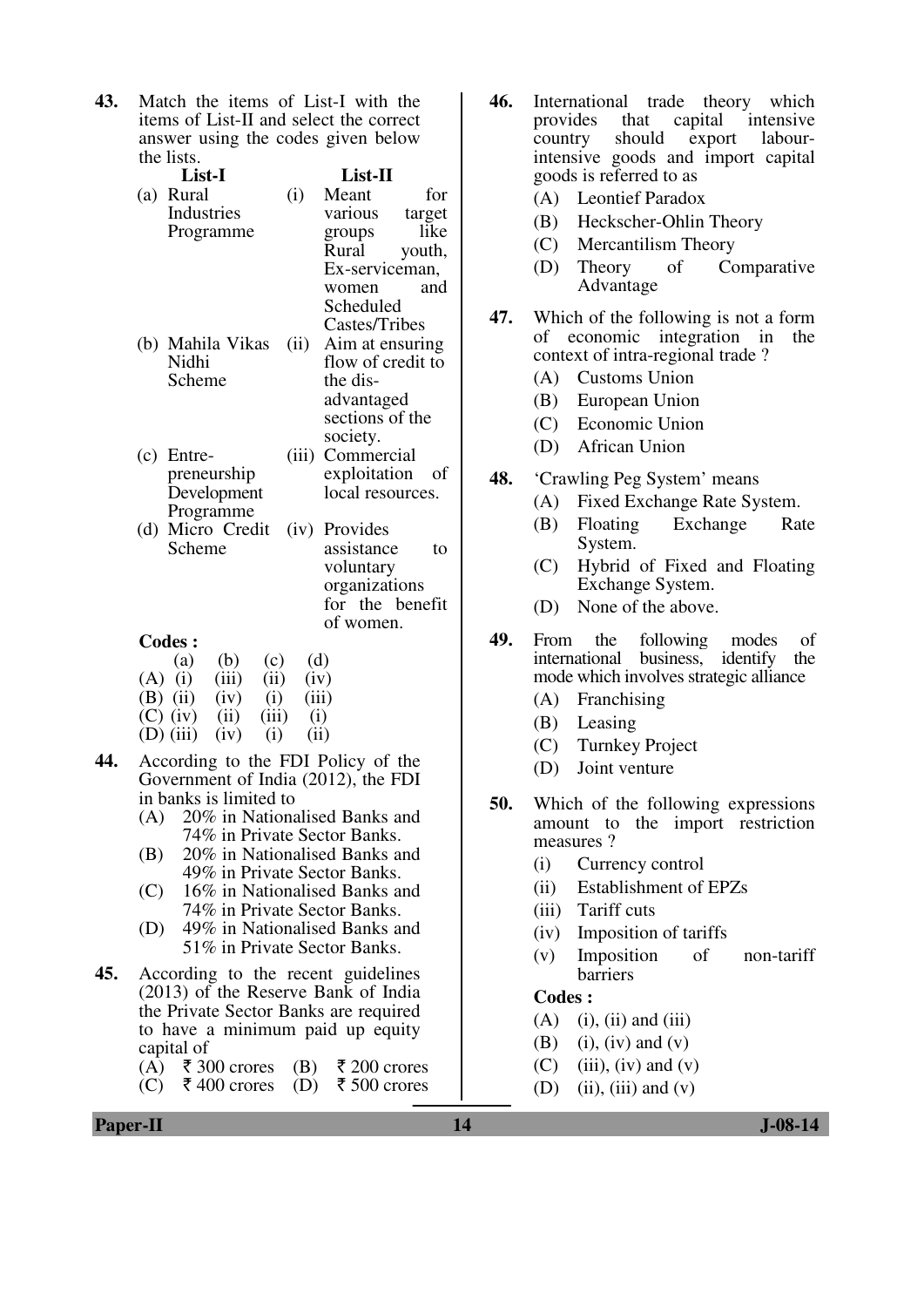|     | 43. सूची - I को सूची - II के साथ सुमेलित करें      |  |
|-----|----------------------------------------------------|--|
|     | नीचे दिये कोडों से सही उत्तर का चयन करें :         |  |
|     | सूची – II<br>सूची – I                              |  |
|     | (a) ग्रामीण उद्योग (i) विभिन्न लक्ष्य              |  |
|     | कार्यक्रम<br>समूहों जैसे ग्रामीण                   |  |
|     | युवा, भूतपूर्व                                     |  |
|     | कर्मचारी, स्त्रियाँ                                |  |
|     | एवं अनुसूचित                                       |  |
|     | जाति/जनजातियाँ                                     |  |
|     | (b) महिला विकास    (ii) समाज के वंचित              |  |
|     | निधि स्कीम<br>वर्गों को ऋण प्रवाह                  |  |
|     | सुनिश्चित करना ।                                   |  |
|     | (c) उद्यमिता विकास (iii)स्थानीय संसाधनों           |  |
|     | कार्यक्रम<br>का वाणिज्यिक                          |  |
|     | शोषण                                               |  |
|     | (d) लघु ऋण स्कीम (iv) महिलाओं के लाभ               |  |
|     | के लिये स्वैच्छिक                                  |  |
|     | संगठनों को                                         |  |
|     | सहायता प्रदान                                      |  |
|     | करना ।                                             |  |
|     | कूट :                                              |  |
|     | (a) (b) (c) (d)                                    |  |
|     | $(A)$ (i), (iii), (ii) (iv)                        |  |
|     | (B) (ii), (iv), (i) (iii)                          |  |
|     | $(C)$ (iv), (ii), (iii) (i)                        |  |
|     | (D) (iii), (iv), (i)<br>(ii)                       |  |
|     |                                                    |  |
| 44. | भारत सरकार की FDI नीति (2012) के                   |  |
|     | अनुसार, बैंकों में FDI की सीमा क्या है ?           |  |
|     | $(A)$ राष्ट्रीय बैंकों में 20% और निजी क्षेत्र के  |  |
|     | बैंकों में 74%                                     |  |
|     | $(B)$ राष्ट्रीय बैंकों में 20% और निजी क्षेत्र के  |  |
|     | बैंकों में 49%                                     |  |
|     | राष्ट्रीय बैंकों में 16% और निजी क्षेत्र के<br>(C) |  |
|     | बैंकों में 74%                                     |  |
|     | (D) राष्ट्रीय बैंकों में 49% और निजी क्षेत्र के    |  |
|     | बैंकों में 51%                                     |  |
| 45. | भारतीय रिज़र्व बैंक के हाल ही के दिशा-निर्देशों    |  |
|     | (2013) के अनुसार, निजी क्षेत्र के बैंकों को        |  |
|     | न्यूनतम प्रदत्त इक्विटी पूँजी की कितनी राशि        |  |
|     | रखनी होती है ?                                     |  |
|     | (A) ₹ 300 करोड़<br>$(B)$ ₹ 200 करोड़               |  |
|     | (C) ₹ 400 करोड़<br>(D) ₹ 500 करोड़                 |  |

| 46. |       | अन्तर्राष्ट्रीय व्यापार सिद्धान्त, जो कहता है कि<br>पूँजी-गहन देश को श्रम-गहन वस्तुओं का निर्यात<br>एवं पूँजीगत वस्तुओं का आयात करना चाहिये, |
|-----|-------|----------------------------------------------------------------------------------------------------------------------------------------------|
|     |       | क्या कहलाता है ?                                                                                                                             |
|     | (A)   | 'लियोनटीफ' पैराडॉक्स                                                                                                                         |
|     |       | (B) 'हैक्सचर ओहलिन' सिद्धान्त<br>(C) 'वाणिज्यवाद' का सिद्धान्त                                                                               |
|     |       | (D) 'तुलनात्मक-लाभ' का सिद्धान्त                                                                                                             |
|     |       |                                                                                                                                              |
| 47. |       | अन्त:क्षेत्रीय व्यापार के सन्दर्भ में निम्नलिखित में                                                                                         |
|     |       | से कौन सा आर्थिक समेकन का रूप नहीं है ?                                                                                                      |
|     |       | (A) सीमाशुल्क संघ                                                                                                                            |
|     |       | (B) यूरोपियन संघ                                                                                                                             |
|     |       | (C) आर्थिक संघ                                                                                                                               |
|     |       | (D) अफ्रीकी संघ                                                                                                                              |
| 48. |       | 'विसर्पी-कील व्यवस्था' का तात्पर्य है :                                                                                                      |
|     |       | (A) स्थिर विनिमय दर व्यवस्था                                                                                                                 |
|     |       | (B) तैरती विनिमय दर व्यवस्था                                                                                                                 |
|     | (C)   | स्थिर एवं तैरती विनिमय दर व्यवस्था का                                                                                                        |
|     |       | मिश्रण                                                                                                                                       |
|     |       | (D) उपर्युक्त में से कोई नहीं ।                                                                                                              |
| 49. |       | अंतर्राष्ट्रीय व्यवसाय के निम्नलिखित स्वरूपों में                                                                                            |
|     |       | से कौन सा स्वरूप सामरिक गठबंधन से                                                                                                            |
|     |       | सम्बन्धित है ?                                                                                                                               |
|     |       | (A) विशेषाधिकार (फ्रैन्चाजिंग)                                                                                                               |
|     |       | (B) उद्यम को पट्ट पर देना                                                                                                                    |
|     |       | (C) "टर्न की" परियोजना                                                                                                                       |
|     |       | (D) संयुक्त उद्यम                                                                                                                            |
| 50. |       | निम्नलिखित में से कौन सी अभिव्यक्ति का                                                                                                       |
|     |       | तात्पर्य आयात-प्रतिबंध उपाय है ?                                                                                                             |
|     |       | (i) करेन्सी नियन्त्रण                                                                                                                        |
|     |       | (ii) इ.पी.जेड्स की स्थापना                                                                                                                   |
|     |       | (iii) प्रशुल्क कटौती                                                                                                                         |
|     |       | (iv) प्रशुल्क लगाना                                                                                                                          |
|     |       | (v) गैर-प्रशुल्क व्यवधान लागू करना ।                                                                                                         |
|     | कूट : |                                                                                                                                              |
|     |       | $(A)$ (i), (ii) और (iii)                                                                                                                     |
|     |       | (B) (i), (iv) और (v)                                                                                                                         |
|     |       | (C) (iii), (iv) और (v)                                                                                                                       |
|     |       | (D) (ii), (iii) और (v)                                                                                                                       |